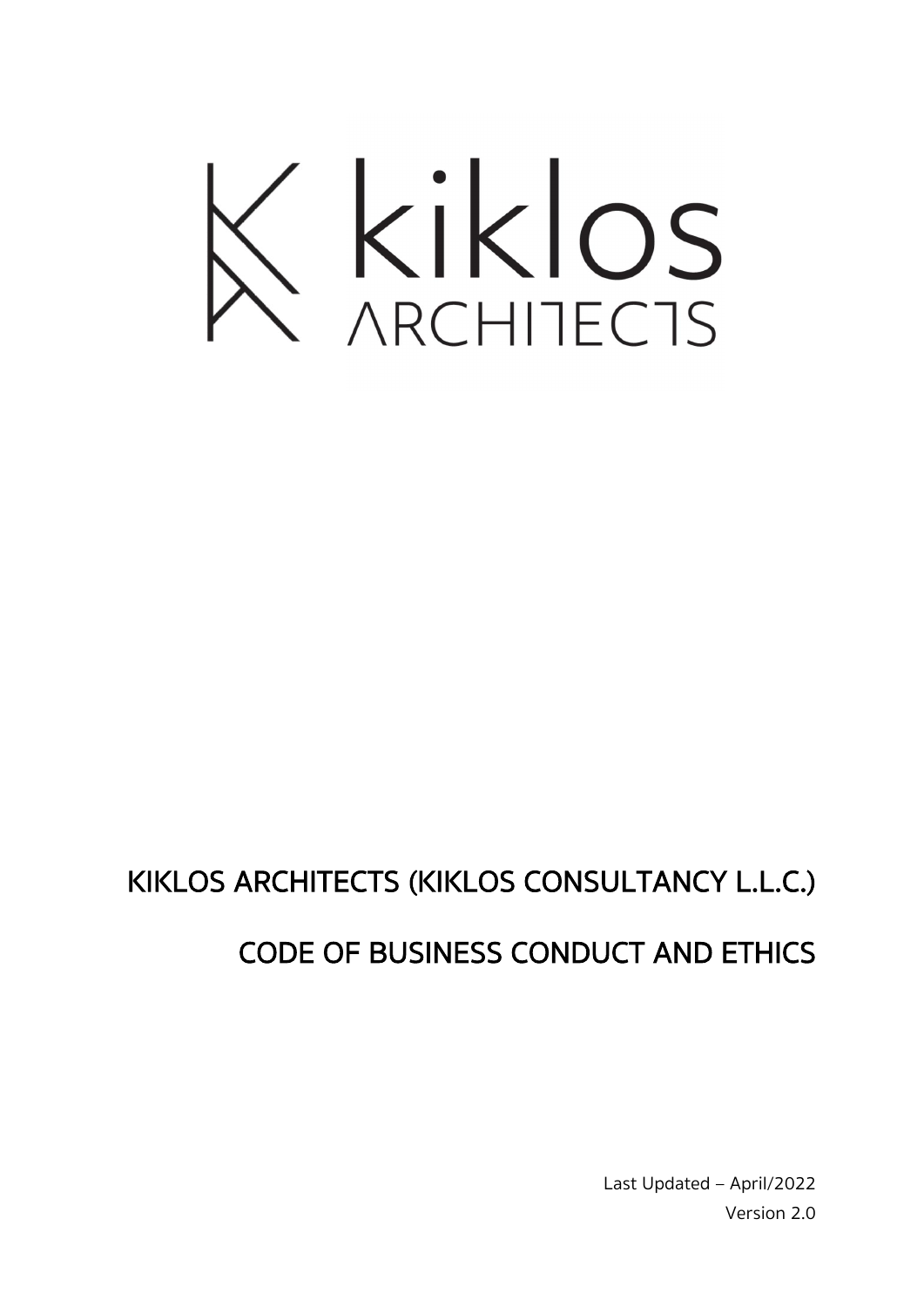

### I. PUTTING THIS CODE OF BUSINESS CONDUCT AND ETHICS TO WORK

ABOUT THIS CODE OF BUSINESS CONDUCT AND ETHICS

We at kiklos architects (Kiklos Consultancy L.L.C.) (the "Company") are committed to the highest standards of business conduct in our relationships with each other, with companies with which we do business, with our stakeholders and others. This requires that we conduct our business in accordance with all applicable laws and regulations and in accordance with the highest standards of business ethics.

This Code of Business Conduct and Ethics (this "Code") helps each of us in this endeavor by providing a statement of the fundamental principles and key policies and procedures that govern the conduct of our business. This Code describes standards of conduct for all employees, officers, managers and directors of the Company (collectively, "Company Personnel").

This Code is a statement of the Company's Business conducts values, standards and expectations for Company Personnel. Neither the adoption of this Code nor any description of its provisions constitutes a representation that all of its employees and officers are at any time in full compliance.

The purpose of this Code is to deter wrongdoing and to promote: (i) honest and ethical conduct, including the ethical handling of actual or apparent conflicts of interest between personal and professional relationships, (ii) full, fair, accurate, timely and understandable disclosure in our reports and other public communications, (iii) compliance with applicable laws, rules and regulations, (iv) prompt internal reporting of violations of this Code to appropriate persons identified in this Code and (v) accountability for adherence to this Code.

Our business depends on the quality of the Company's reputation and in turn on all of us to exhibit integrity and engage only in principled business conduct. Thus, in many instances, the policies referenced in this Code go beyond the requirements of the law.

This Code is a statement of policies for individual and business conduct and does not, in any way, constitute an employment contract or an assurance of continued

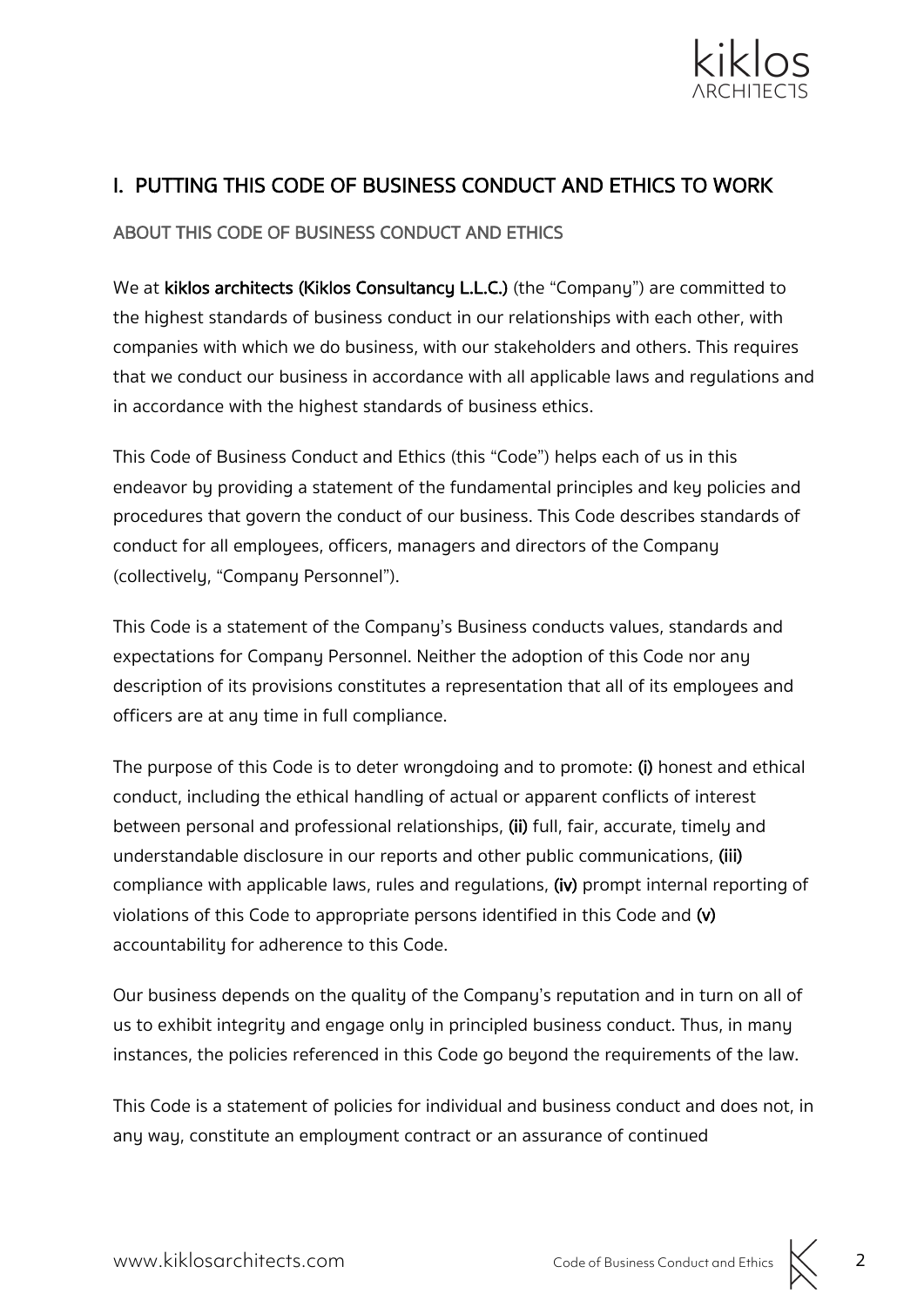

employment. Employees of the Company are employed at-will except when they are covered by an express, written employment agreement.

This means that an employee may choose to resign his or her employment at any time, for any reason or for no reason at all. Similarly, the Company may choose to terminate an individual's employment at any time, with or without notice and for any legal reason or for no reason at all.

In this Code, "kiklos architects", the "Company," "we," "us" and "our" refer to kiklos architects (Kiklos Consultancy L.L.C.), unless the context otherwise requires.

#### MEETING OUR SHARED OBLIGATIONS

Each of us is responsible for knowing and understanding the policies and guidelines contained in the following pages. However, this Code is not intended to be a comprehensive rulebook and cannot address every situation that you may face. If you feel uncomfortable about a situation or have any doubts about whether it is consistent with the Company's ethical standards, seek help.

While each of us is individually responsible for putting this Code to work, we need not go it alone. If questions arise, ask them; if there are ethical concerns, raise them. The Company's Senior Management is responsible for overseeing and monitoring compliance with this Code, and the other resources set forth in this Code are available to answer questions and provide guidance and for all to report suspected misconduct.

Our conduct must reflect the Company's values, demonstrate ethical leadership and promote a work environment that upholds the Company's reputation for integrity, ethical conduct and trust.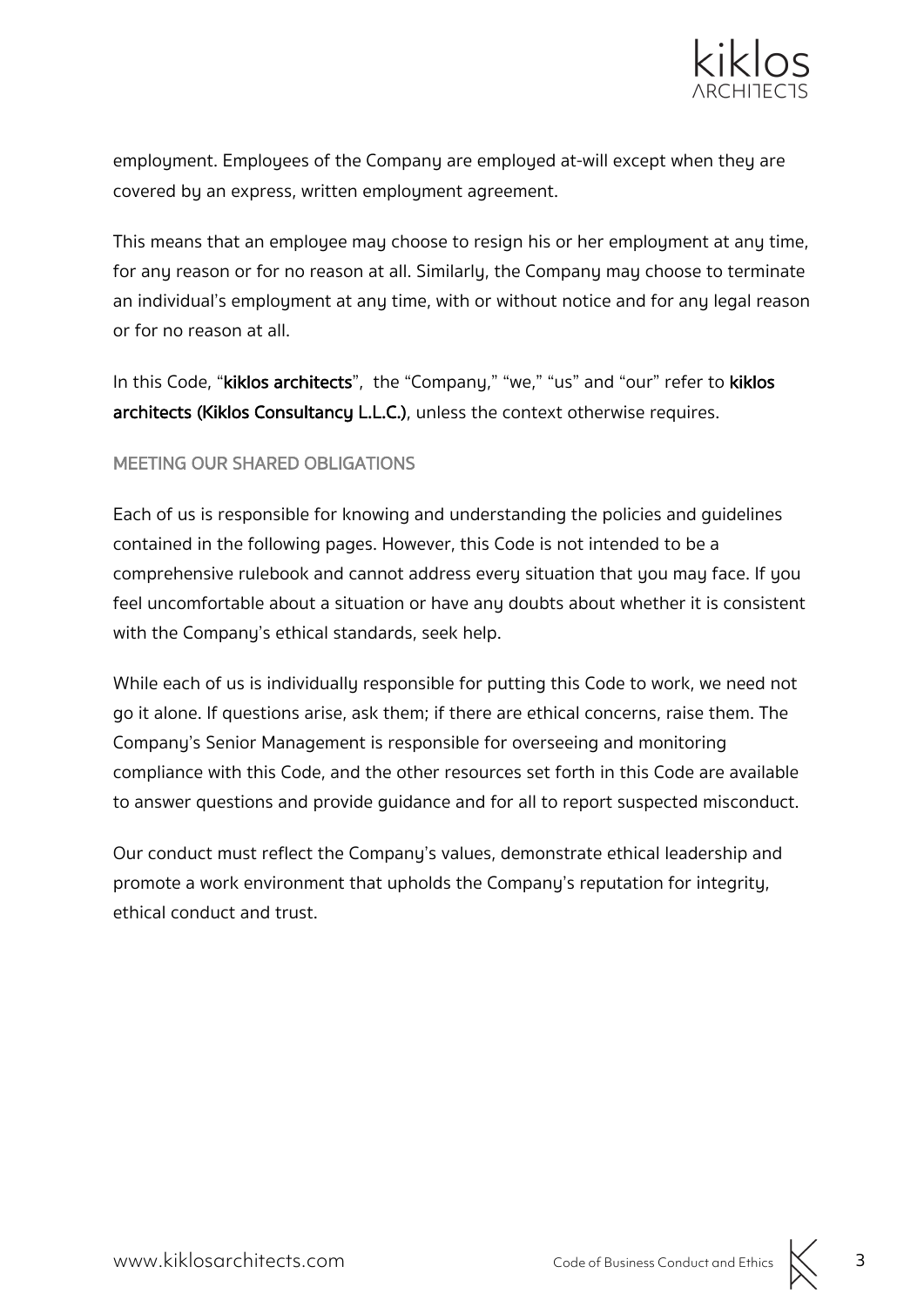

### II. IMPLEMENTATION OF THIS CODE

#### **RESPONSIBILITIES**

While each of us is individually responsible for putting this Code to work, we need not go it alone. The Company has a number of resources, people and processes in place to answer our questions and guide us through difficult decisions.

A copy of this Code is on our website under "ESG - Governance". In addition, copies of this Code are available from the Company's Senior Management. A statement acknowledging compliance with this Code must be signed by all Company Personnel.

#### SEEKING GUIDANCE

This Code cannot provide definitive answers to all questions. If you have questions regarding any of the policies discussed in this Code, or if you are in doubt about the best course of action in a particular situation, you should seek guidance from your supervisor, the Company's Senior Management, or the other resources identified in this Code.

#### REPORTING VIOLATIONS

If you know of or suspect a violation of applicable laws or regulations, this Code or the Company's related policies, you must immediately report that information to the Company's Senior Management. No one will be subject to retaliation because of a good faith report of suspected misconduct.

#### INVESTIGATIONS OF SUSPECTED VIOLATIONS

All reported violations will be promptly investigated and treated confidentially to the greatest extent possible. It is imperative that reporting persons not conduct their own preliminary investigations. Investigations of alleged violations may involve complex legal issues, and acting on your own may compromise the integrity of an investigation and adversely affect both you and the Company.

#### DISCIPLINE FOR VIOLATIONS

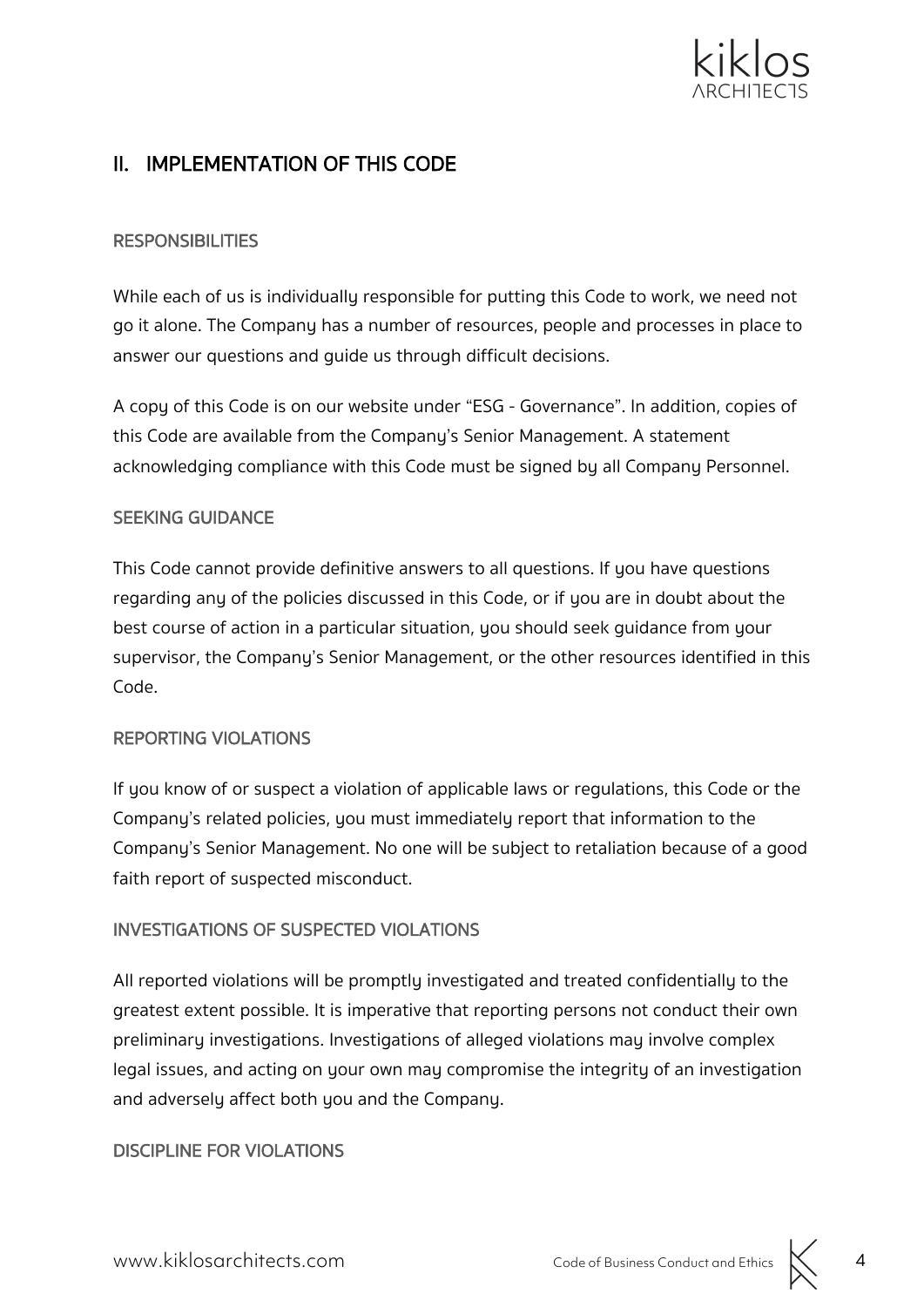

The Company intends to use every reasonable effort to prevent the occurrence of conduct not in compliance with this Code and to halt any such conduct that may occur as soon as reasonably possible after its discovery. Subject to applicable law and agreements, Company Personnel who violate this Code and/or other Company policies and procedures may be subject to disciplinary action, up to and including termination of their association with the Company.

#### WAIVERS OF THIS CODE

The Company will waive application of the policies set forth in this Code only where circumstances warrant granting a waiver. This Code may be amended or modified at any time by the Company's Senior Management.

#### NO RIGHTS CREATED

This Code is a statement of the fundamental principles and key policies and procedures that govern the conduct of the Company's business. It is not intended to and does not create any rights in any officer, director, employee, client, supplier, competitor, stakeholder or any other person or entity.

#### REMEMBER

Ultimate responsibility to assure that the Company complies with the many laws, regulations and ethical standards affecting our business rests with each of us. You must become familiar with and conduct yourself strictly in compliance with those laws, regulations and standards and the Company's policies and guidelines pertaining to them.

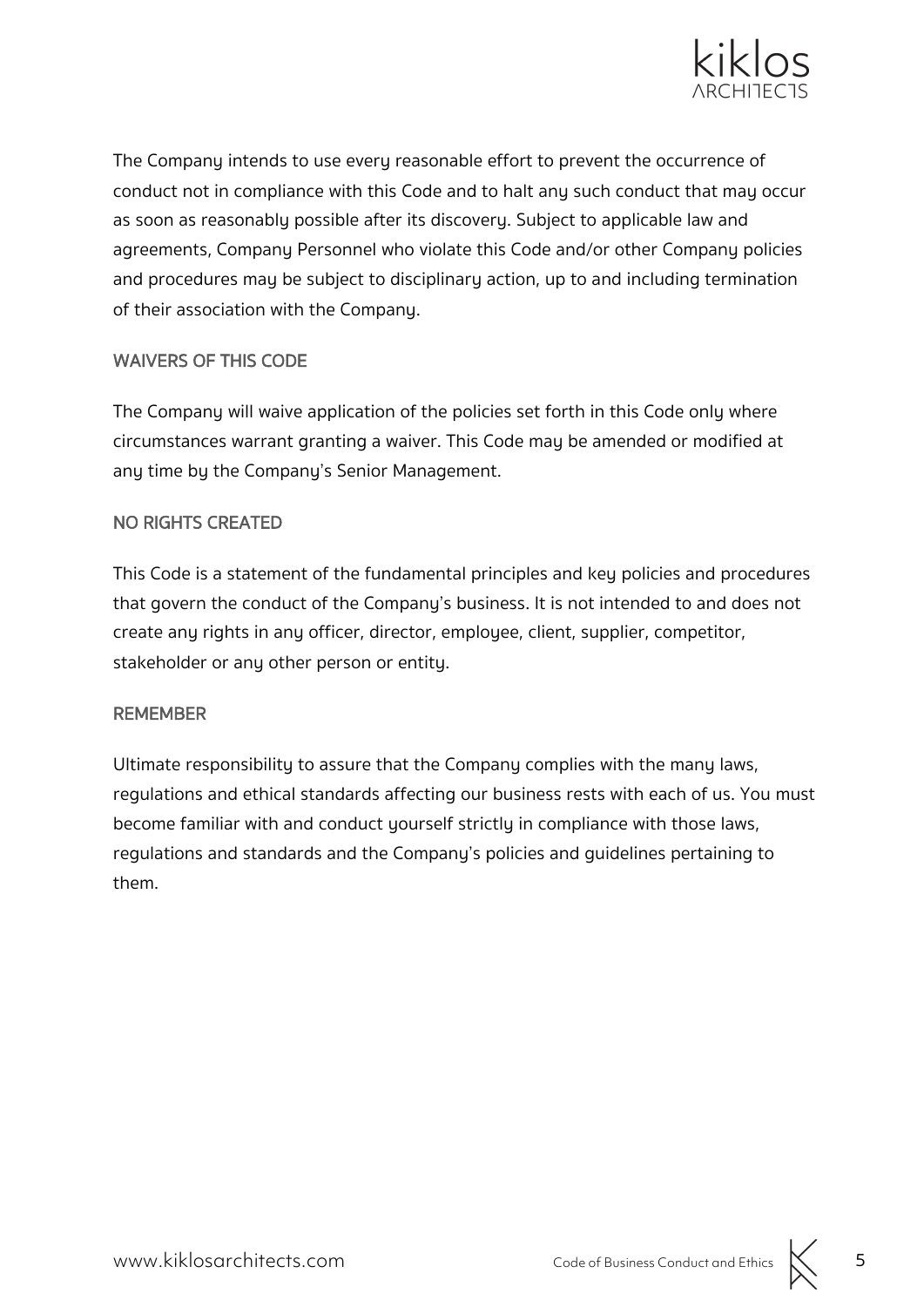

### III. OUR ORGANIZATION ETHICAL RESPONSIBILITIES

#### STAKEHOLDER-CENTRIC APPROACH

As a signatory of the United Nation's Global Compact and having the UN's 17 Sustainable Development Goals as a vital part of the strategic guidance of the company, kiklos architects is committed to conduct a 'stakeholder-centric' business, taking into consideration the impact our strategic decisions may have to our employees and their families, business partners, clients, and community.

Whilst it is fundamental for **kiklos architects** to remain a viable, sustainable, and profitable business in order to ascertain its longevity, we recognize that it is also very important to assure the wellbeing, development and safety of the people and the environment around us, near and far.

Therefore, kiklos architects commits to maintain its stakeholder-centric business approach throughout its existence, including in the event of ownership change and/or transfer, so that our actions may positively impact all of our stakeholders in a perennial manner.

More details of our standards and practices can be found in our 'Environmental Management Policy', 'Diversity, Equity and Inclusion Policy', 'Human Rights Policy' and in our Employee Handbook.

#### COMPANY PHILANTROPY

As part of our commitment towards our society and local communities, it is kiklos architects' policy to engage into philanthropic practices, supporting official, registered charitable entities. We believe that such acts may contribute to improve the quality of life of those less fortunate by fostering educational activities, self-development, psychological support or improving their basic nutrition.

Hence, kiklos architects pledges to donate part of its revenue on a quarterly basis (or more frequently) or to perform "in-kind" donations to public or private programs that aim at improving the quality of life of the less fortunate or to registered charities located in the United Arab Emirates or in any other jurisdiction the company may operate.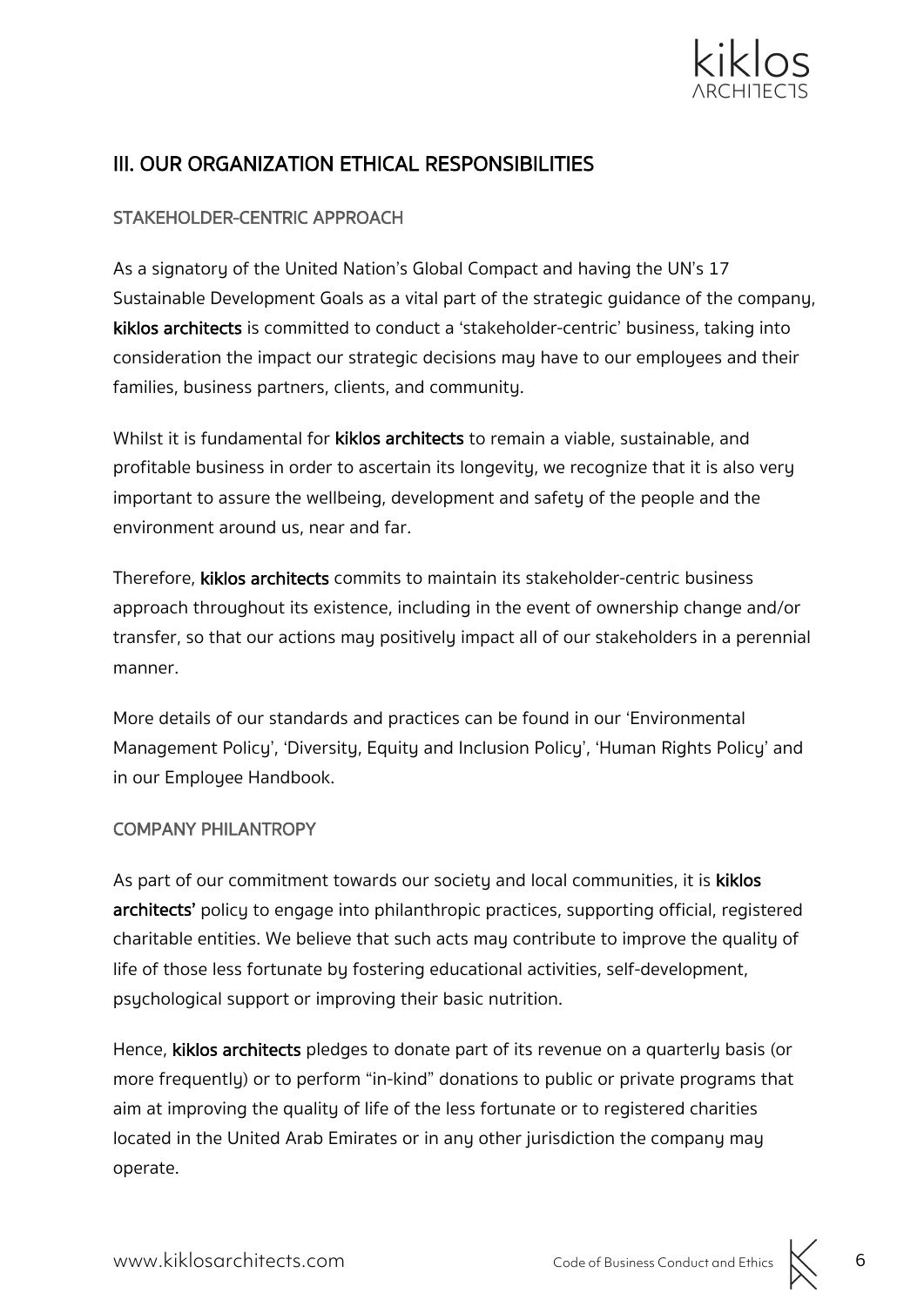

We also allow and encourage our employees to select registered charities of their choice and empathy and forward their choices to kiklos architects' management, so that these entities may also be included in the company's philanthropic initiative.

### IV. RESPONSIBILITY TO OUR ORGANIZATION

Company Personnel are expected to dedicate their best efforts to the business of the Company and to avoid any conflicts with the interests of the Company.

#### CONFLICTS OF INTEREST

The identification and management of all conflicts of interest must be fundamental considerations in all of your business related activities. Broadly speaking, a conflict of interest may be present whenever your interests are inconsistent with, or appear to be inconsistent with, those of the Company.

Conflicts of interest, if not properly addressed, can cause serious harm to the Company. Even the mere appearance of a conflict of interest (i.e., where no conflict may actually exist) can result in potentially irreversible damage to the Company's reputation. As such, it is the responsibility of each of us to help in the effort to identify actual or potential conflicts of interest associated with the Company's business and promptly bring any such issues to the attention of the Company's Senior Management.

In order to maintain the highest degree of integrity in the conduct of the Company's business and to maintain independent judgment, Company Personnel must avoid any activity or personal interest that creates or appears to create a conflict between personal interests and the interests of the Company.

A conflict of interest occurs when the individual's private interests interfere in any way, or even appear to interfere, with the interests of the Company as a whole. A conflict situation can arise when the individual takes actions or has interests that make it difficult for the individual to perform his or her work objectively and effectively.

Company Personnel should never act in a manner that could cause them to lose their independence and objectivity or that could adversely affect the confidence of the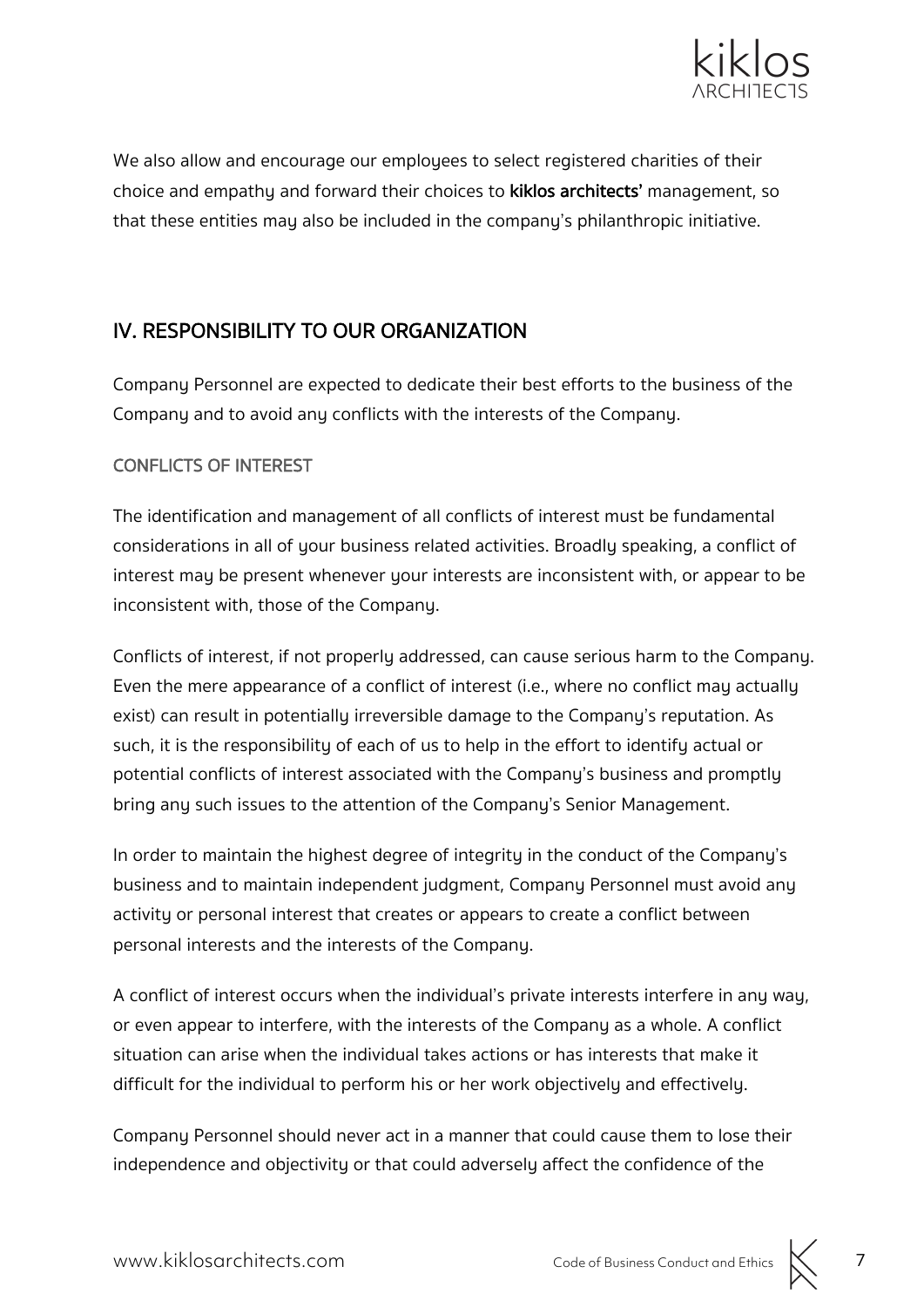

companies with which we do business or fellow Company Personnel, or the integrity of the Company or its procedures.

Although we cannot list every conceivable conflict, the following are some common examples that illustrate actual or apparent conflicts of interest that should be avoided:

• Improper Personal Benefits from the Company. Conflicts of interest arise when Company Personnel, or members of the family of Company Personnel, receive improper personal benefits as a result of a position with the Company. Company Personnel and directors may not accept any benefits from the Company that have not been duly authorized and approved pursuant to Company policy and procedures.

• Business Arrangements with the Company. Company Personnel may not participate in a joint venture, partnership or other business arrangement with the Company, without the prior approval of a majority of the Company's disinterested and independent Senior Management.

• Loans or Other Financial Transactions. Company Personnel may not obtain loans or guarantees of personal obligations from, or enter into any other personal financial transaction with, any company that the individual knows or suspects is a customer, supplier or competitor of the Company.

• Outside Employment or Activities. Other than with the prior written consent of the Senior Management, simultaneous employment with any other entity where such entity is a competitor of the Company, or where such employment interferes with the ability of Company Personnel to perform or carry out job responsibilities, serving as a director/trustee of a significant competitor of the Company, serving as a director/trustee of any entity in which the Company is invested or engaging in any activity that Company Personnel should reasonably expect to advance a competitor's interests is strictly prohibited. It is the responsibility of such person to consult with the Company's Senior Management to determine whether a planned activity will compete impermissibly with any of the Company's business activities before you pursue the activity in question.

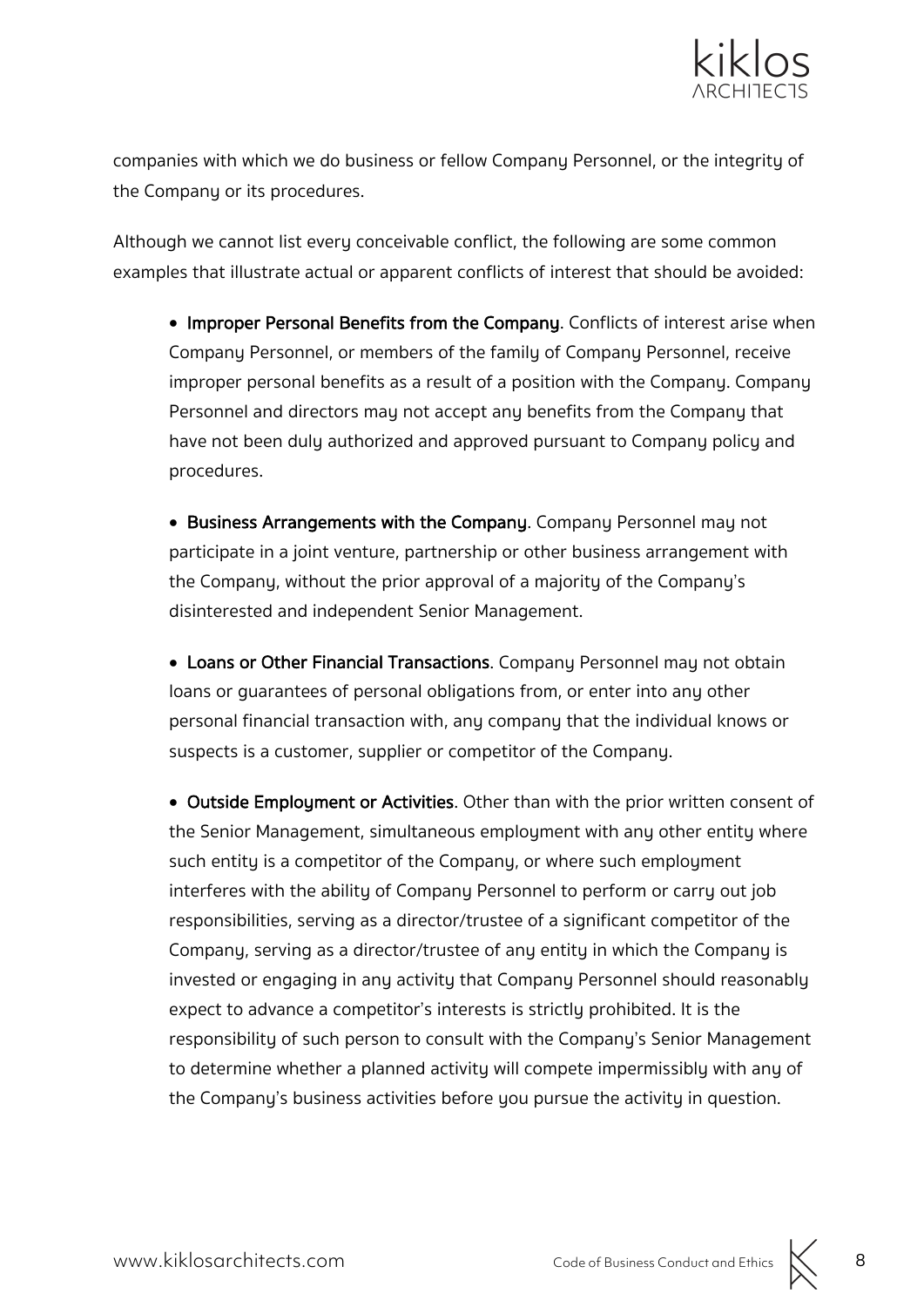

• Charitable, Government and Other Outside Activities. The Company encourages all Company Personnel to participate in projects and causes that further the welfare of our local communities. However, Company Personnel must refrain from engaging in any activity that will create a conflict of interest or the appearance of a conflict of interest or otherwise interfere with the ability of Company Personnel to perform or carry out job responsibilities.

• Family Members Working In The Industry. Company Personnel may find themselves in a situation where their spouse or significant other, one or more of their children, parents or in-laws, or someone else with whom they have a familial relationship is employed by a competitor of the Company or a company with which we do business. Such situations are not prohibited, but they call for extra sensitivity to security, confidentiality and conflicts of interest.

There are several factors to consider in assessing such a situation. Among them: the relationship between the Company and the other company; the nature of the employee's, executive officer's or directors' responsibilities with respect to the Company and those of the other person; and the access each of them has to their respective employer's confidential information. Such a situation, however harmless it may appear, could arouse suspicions among associates that might affect working relationships. The very appearance of a conflict of interest can create problems, regardless of the propriety of the individual's behavior.

To remove any such doubts or suspicions, Company Personnel must disclose their specific situation to the Company's Senior Management to assess the nature and extent of any concern and how it can be resolved. In some instances, any risk to the Company's interests is sufficiently remote that the Company's Senior Management may only remind you to guard against inadvertently disclosing Company confidential information and not to be involved in decisions on behalf of the Company that involve the other company.

• Potential Company Conflicts of Interest. There are a variety of situations in which the Company itself may be viewed as having a conflict of interest. Ultimately, each of us is responsible for helping to identify Company-related conflicts of interest and promptly raising them with the Company's Senior Management.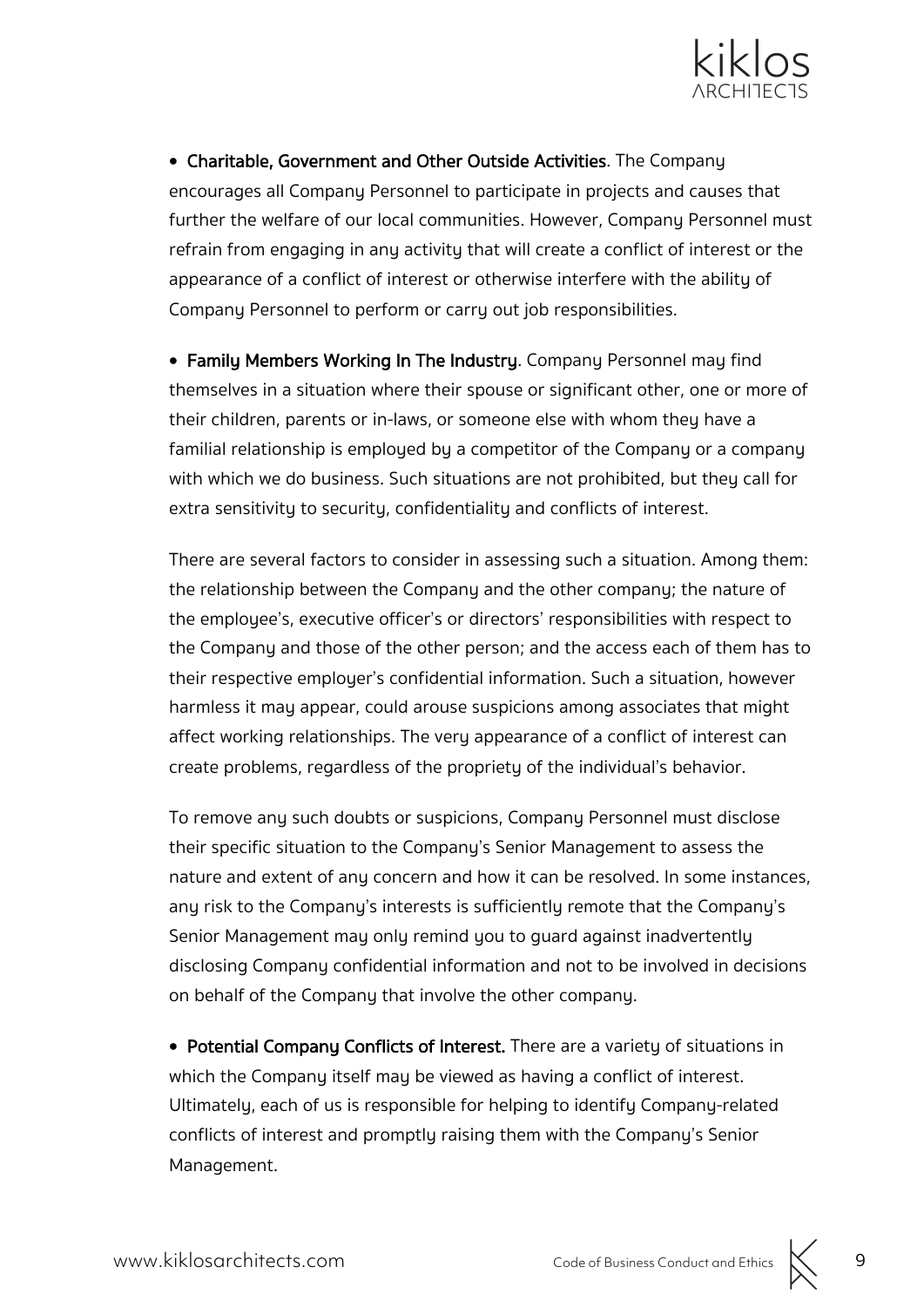

#### COMPANY OPPORTUNITIES

Company Personnel owe a duty to the Company to advance its legitimate interests when the opportunity to do so arises. Company Personnel may not take for themselves personally opportunities that are discovered through the use of Company property, information or position or use Company property, information or position for personal gain. Nor may they compete with the Company in any manner if doing so would breach their fiduciary obligations to the Company.

#### ENTERTAINMENT, GIFTS AND GRATUITIES

When Company Personnel are involved in making business decisions on behalf of the Company, their decisions must be based on uncompromised objectivity of judgment. Individuals interacting with any person who has business dealings with the Company (including companies with which the Company does business, competitors, contractors and consultants) must conduct such activities in the best interest of the Company.

Company Personnel must not accept any gifts, entertainment or gratuities that could influence or be perceived to influence decisions about the Company's best interests.

• Receipt of Gifts and Entertainment. Company Personnel must not accept any gifts, entertainment or gratuities that could influence or be perceived to influence their business decisions on behalf of the Company. They must never request or ask for gifts, entertainment or any other business courtesies from people doing business with the Company. Unsolicited gifts and business courtesies, including meals and entertainment, are permissible if they are customary and commonly accepted business courtesies; are not excessive in value (i.e., do not exceed \$500); and are given and accepted without an express or implied understanding that the individual is in any way obligated by his or her acceptance of the gift. Gifts that are outside these guidelines may not be accepted without the prior written approval of the Company's Senior Management. Gifts of cash or cash equivalents (including gift certificates, securities, below-market loans, etc.) in any amount are prohibited and must be promptly returned to the donor. Loans (not including loans at market rates from financial institutions made in the ordinary course of business) from any counterparty, or entity in which the Company has an interest, are prohibited.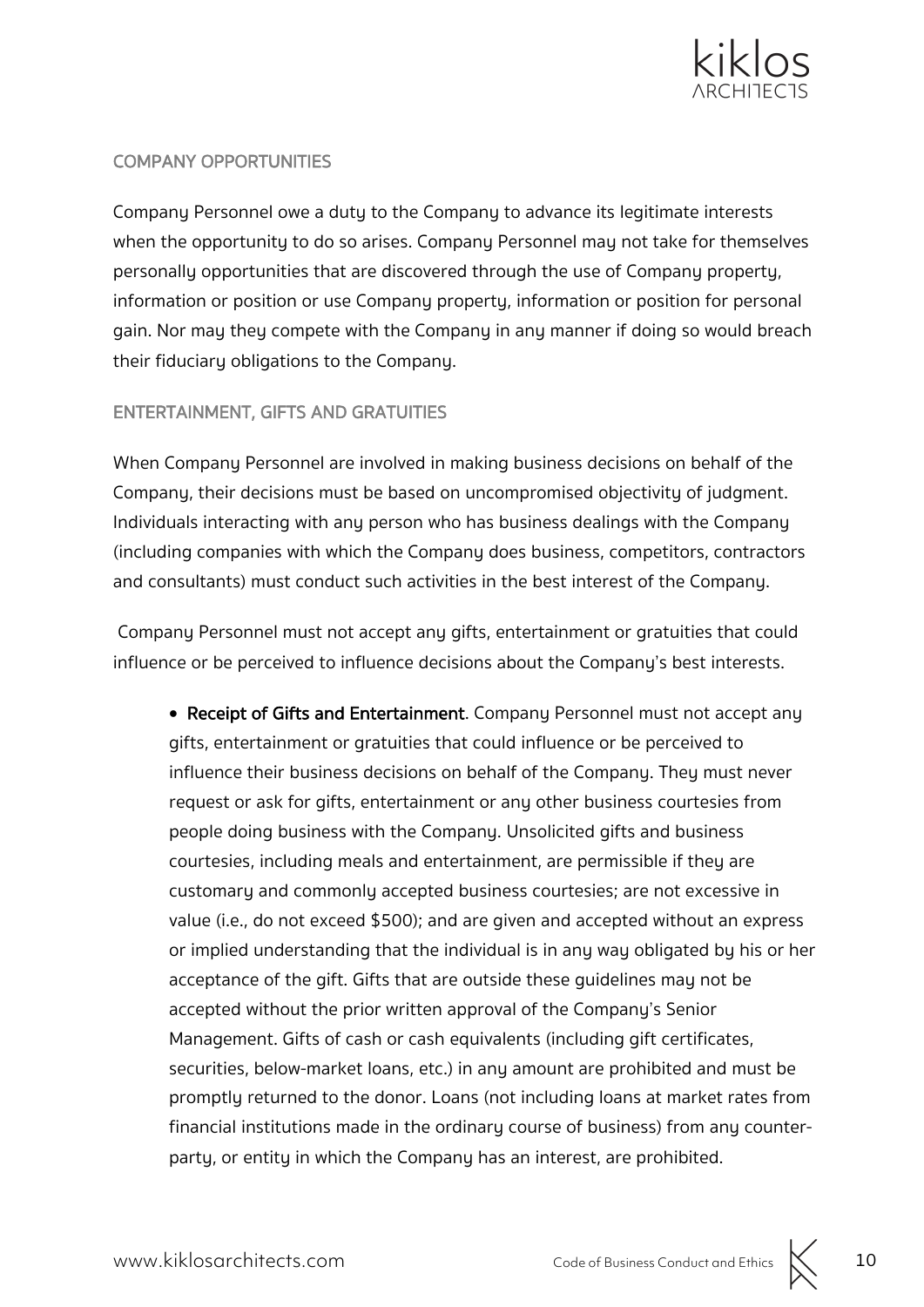

• Offering Gifts and Entertainment. When the Company is providing a gift, entertainment or other accommodation in connection with Company business, it must do so in a manner that is in good taste and without excessive expense. Company Personnel may not furnish or offer to furnish any gift that goes beyond the common courtesies associated with accepted business practices or that are excessive in value. The above guidelines for receiving gifts should be followed in determining when it is appropriate to give gifts and when prior written approval is necessary. Companies with which we do business likely have gift and entertainment policies of their own. We must be careful never to provide a gift or entertainment that violates the other company's gift and entertainment policy.

What is acceptable in the commercial business environment may be entirely unacceptable in dealings with the government. There are strict laws that govern providing gifts, including meals, entertainment, transportation and lodging, to government officials and employees.

Company Personnel are prohibited from providing gifts or anything of value to government officials or employees or members of their families in connection with Company business without the prior written approval of the Company's Senior Management. For more information, see the section of this Code entitled "Interacting with Government."

Giving or receiving any payment or gift in the nature of a bribe or kickback is absolutely prohibited.

Company Personnel who encounter an actual or potential conflict of interest, face a situation where declining the acceptance of a gift may jeopardize a Company relationship, are requested to pay a bribe or provide a kickback or encounter a suspected violation of this Code must immediately report the situation to the Company's Senior Management.

#### PROTECTION AND PROPER USE OF COMPANY ASSETS

We each have a duty to protect the Company's assets and ensure their efficient use. Theft, carelessness and waste have a direct impact on the Company's profitability and,

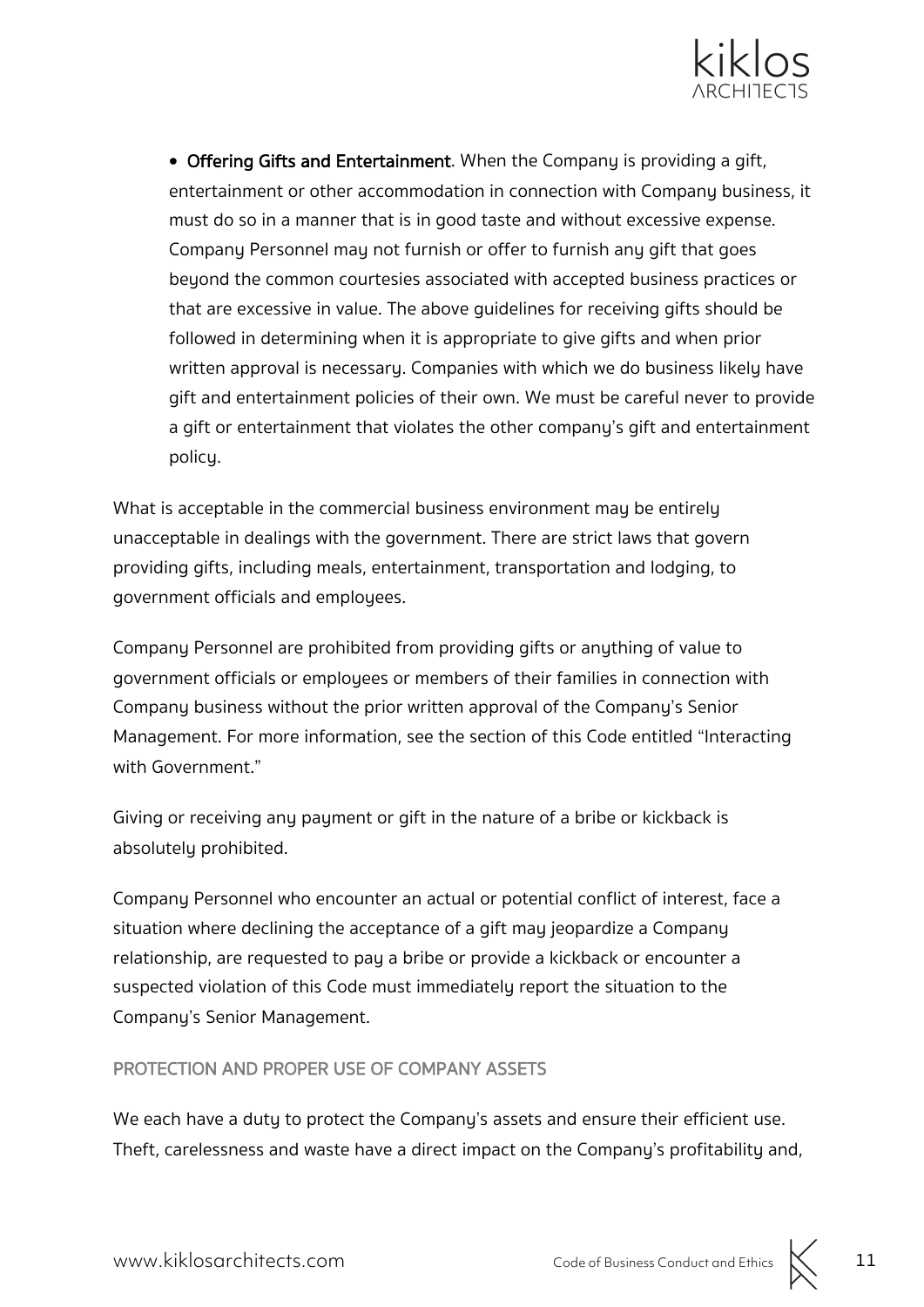

ultimately, survival. We should take measures to prevent damage to and theft or misuse of Company property. When an individual leaves the Company, all Company property must be returned to the Company. Incidental and occasional personal use of the Company's electronic mail and telephone systems is permitted. However, please be aware that even personal messages on the Company's computer and telephone systems are Company property and individuals therefore have no expectation of personal privacy in connection with their use of these resources, except as specifically authorized in this Code or elsewhere. In addition, any use of the Company's electronic mail and telephone systems must be consistent with the terms of this Code and the Company's policies and procedures.

#### COMPANY BOOKS AND RECORDS

All Company documents must be completed accurately, truthfully and in a timely manner, including all travel and expense reports. When applicable, documents must be properly authorized. The Company's financial activities must be recorded in compliance with all applicable laws and accounting practices. The making of intentionally false or misleading entries, records or documentation is strictly prohibited. Company Personnel must never intentionally create a false or misleading report or make a payment or establish an account on behalf of the Company with the understanding that any part of the payment or account is to be used for a purpose other than as described by the supporting documents.

#### RECORDS RETENTION

In the course of its business, the Company produces and receives large numbers of documents. Numerous laws require the retention of certain Company documents for various periods of time. The Company is committed to compliance with all applicable laws and regulations relating to the preservation of records. The Company's policy is to identify, maintain, safeguard and destroy or retain, as applicable, all records in the Company's possession on a systematic and regular basis.

An individual who learns of a subpoena or a pending or contemplated litigation or government investigation should immediately contact the Company's Senior Management. The individual must retain and preserve ALL records that may be responsive to the subpoena or relevant to the litigation or that may pertain to the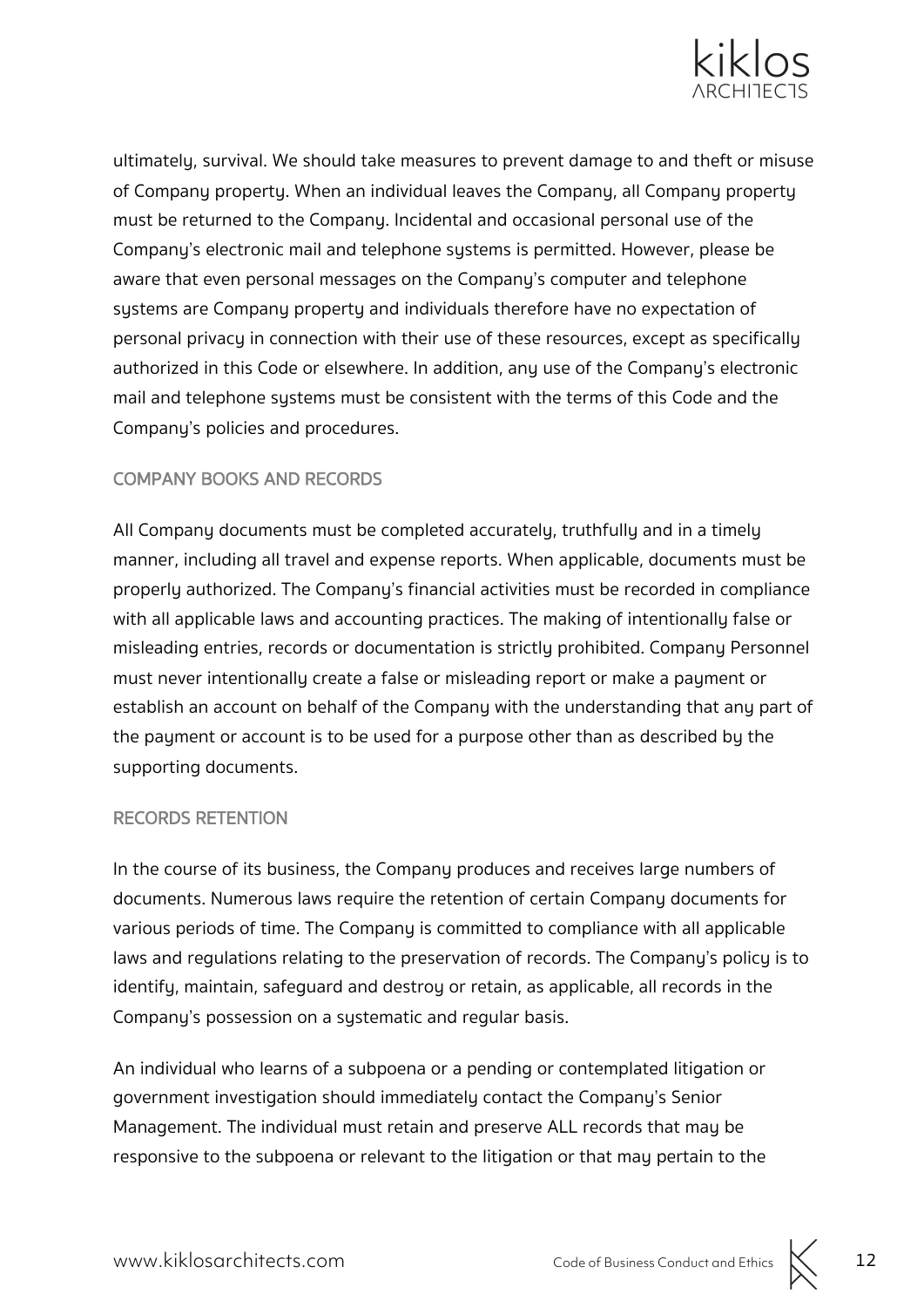

investigation until he or she is advised by the Company's Senior Management as to how to proceed. The individual must also affirmatively preserve from destruction all relevant records that without intervention would automatically be destroyed or erased (such as e-mails and voicemail messages). Destruction of such records, even if inadvertent, could seriously prejudice the Company. Any questions regarding whether a particular record pertains to a pending or contemplated investigation or litigation or may be responsive to a subpoena or regarding how to preserve particular types of records should be directed to the Company's Senior Management.

#### SIDE AGREEMENTS

It is our policy that contacts with customers, suppliers, vendors, or any other third parties must be established only through formal, written agreements, with approval by the appropriate authorized officer, and with the signatures of authorized Company management. Similarly, any modifications to an existing contract must occur through the same channels. This helps the Company ensure that we can meet all of our commitments, maintain accurate records of those commitments, and accurately account for the financial aspects of those commitments.

In keeping with this policy, side agreements are strictly prohibited. A "side agreement" is any commitment, verbal or written, even via email or text, outside the bounds of an authorized Company contract. Side agreements expose the Company to a variety of legal risks. If a contract already exists, a side agreement might modify the terms of that agreement, causing the Company to breach it inadvertently, or causing our accounting treatment of that contract to be inaccurate. On the other hand, where there isn't a preexisting contract, a side agreement might cause conflict with other Company commitments, again causing unwanted legal exposure for the Company. If you are unsure whether a particular course of action might be considered a side agreement, seek guidance from the Company's Senior Management before you proceed.

#### CONFIDENTIAL INFORMATION

Company Personnel may learn, to a greater or lesser degree, facts about the Company's business, plans, operations or "secrets of success" that are not known to the general public or to competitors. Sensitive information such as potential new geographic markets, product offerings, pricing, sales strategies, suppliers, data of

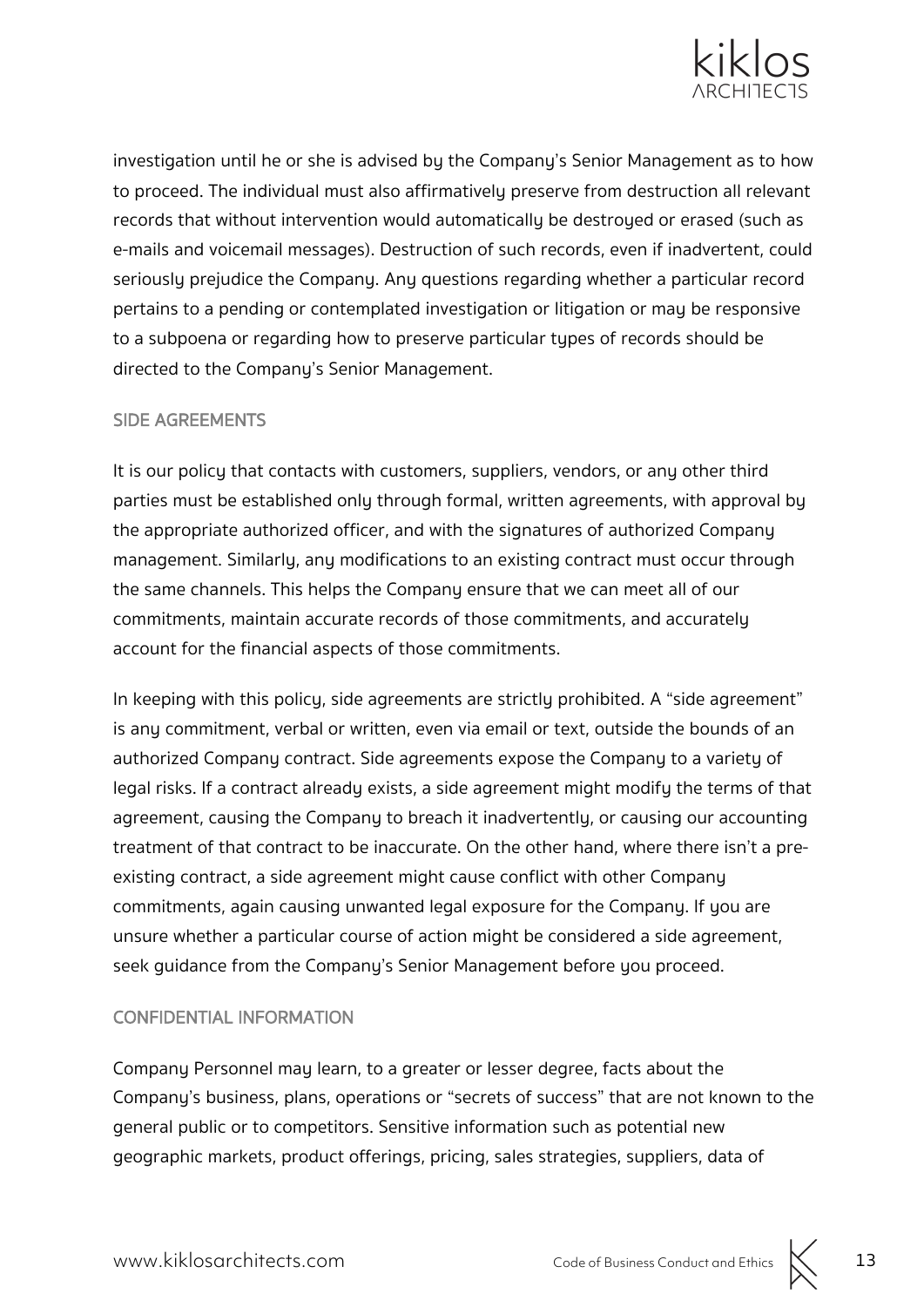

companies with which we do business, and marketing or strategic plans are examples of the Company's confidential information or trade secrets. Confidential information includes all non-public information that might be of use to competitors, or harmful to the Company or companies with which we do business, if disclosed. During the course of performing their responsibilities, individuals may obtain information concerning possible transactions with other companies or receive confidential information concerning other companies that the Company may be under an obligation to maintain as confidential.

Individuals must maintain the confidentiality of information entrusted to them by the Company or companies with which the Company does business, except when disclosure is authorized or legally mandated. Company Personnel who possess or have access to confidential information or trade secrets must:

• not use the information for their benefit or the benefit of persons inside or outside the Company.

• carefully guard against disclosure of that information to people outside the Company. For example, such matters should not be discussed with family members or business or social acquaintances or in places where the information may be overheard, such as taxis, public transportation, elevators or restaurants.

• not disclose confidential information to other Company Personnel unless such Company Personnel need the information to carry out business responsibilities.

Confidentiality agreements are commonly used when the Company needs to disclose confidential information to others. A confidentiality agreement puts the person receiving confidential information on notice that he or she must maintain the secrecy of such information. If, in doing business with persons not employed by or otherwise providing services to the Company, an individual foresees that he or she may need to disclose confidential information, he or she should contact the Company's Senior Management and discuss the utility of entering into a confidentiality agreement.

The obligation to treat information as confidential does not end when an individual leaves the Company. Upon separation from the Company, everything that belongs to the Company, including all documents and other materials containing Company and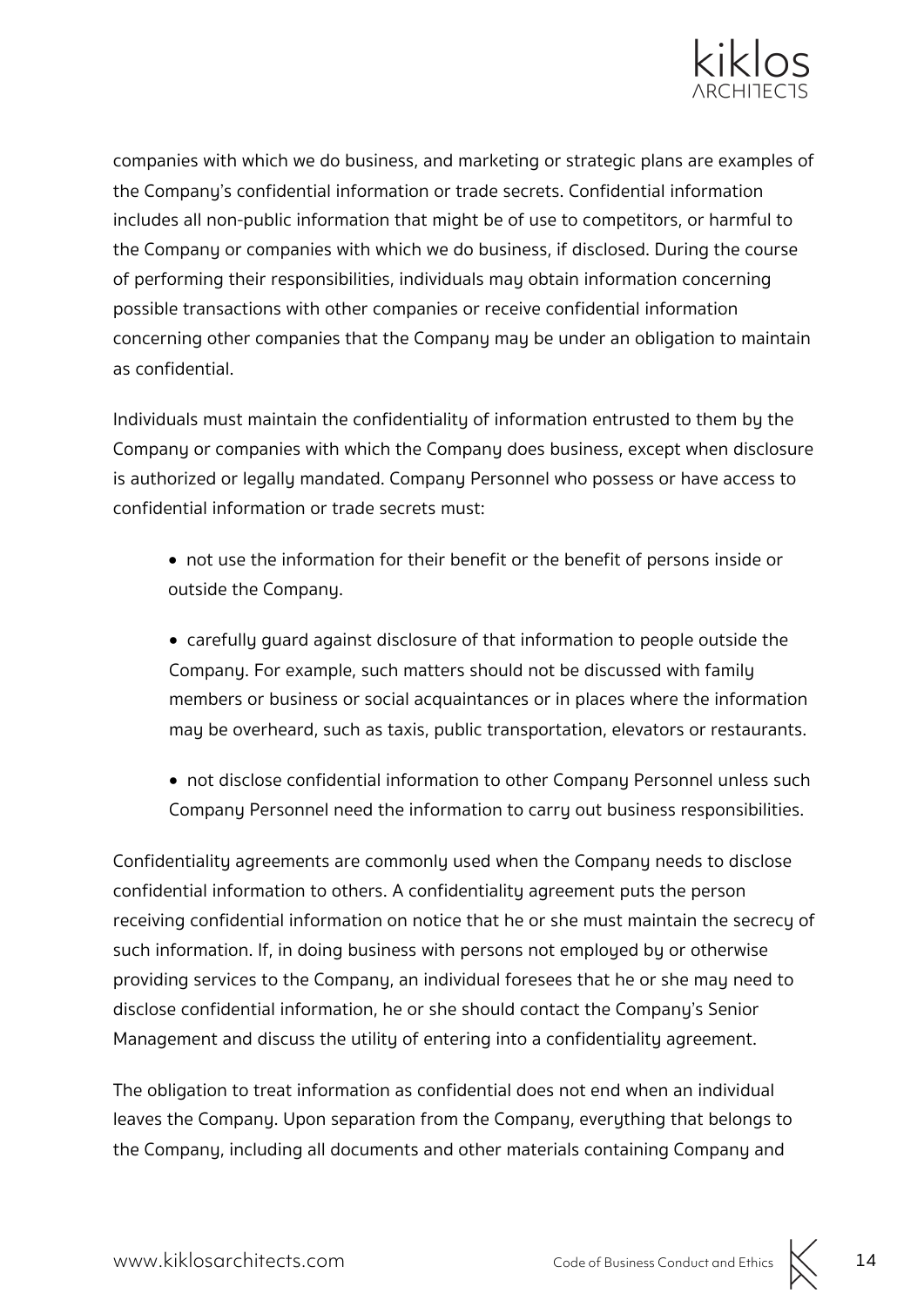

customer confidential information must be returned. Confidential information must not be disclosed to a new employer or to others after separation from the Company.

Likewise a previous employer's confidential information must not be disclosed to the Company. Of course, individuals may use general skills and knowledge acquired during their previous employment.

#### TRADEMARKS, COPYRIGHTS AND OTHER INTELLECTUAL PROPERTY

• Trademarks. Company Personnel and directors must always properly use our trademarks and advise the Company's Senior Management of infringements by others. Similarly, the trademarks of third parties must be used properly.

• Copyright Compliance. All software or programs created by Company Personnel in connection with their association with the Company or provision of services to the Company are "works for hire" and are the sole property of the Company. Company Personnel understand that they have no right, title or interest in any intellectual property created by them in connection with their employment or provision of services to the Company unless otherwise expressly agreed to in writing by the Company's Senior Management.

Works of authorship such as books, articles, drawings, computer software and other such materials may be covered by copyright laws. It is a violation of those laws and of the Company's policies to make unauthorized copies of or derivative works based upon copyrighted materials. The absence of a copyright notice does not necessarily mean that the materials are not copyrighted.

The Company licenses the use of some of its computer software from outside companies. In most instances, this computer software is protected by copyright. Company Personnel may not make, acquire or use unauthorized copies of computer software. Any questions concerning copyright laws should be directed to the Company's Senior Management.

• Intellectual Property Rights of Others. It is Company policy not to infringe upon the intellectual property rights of others. When using the name, trademarks, logos or printed materials of another company, including any such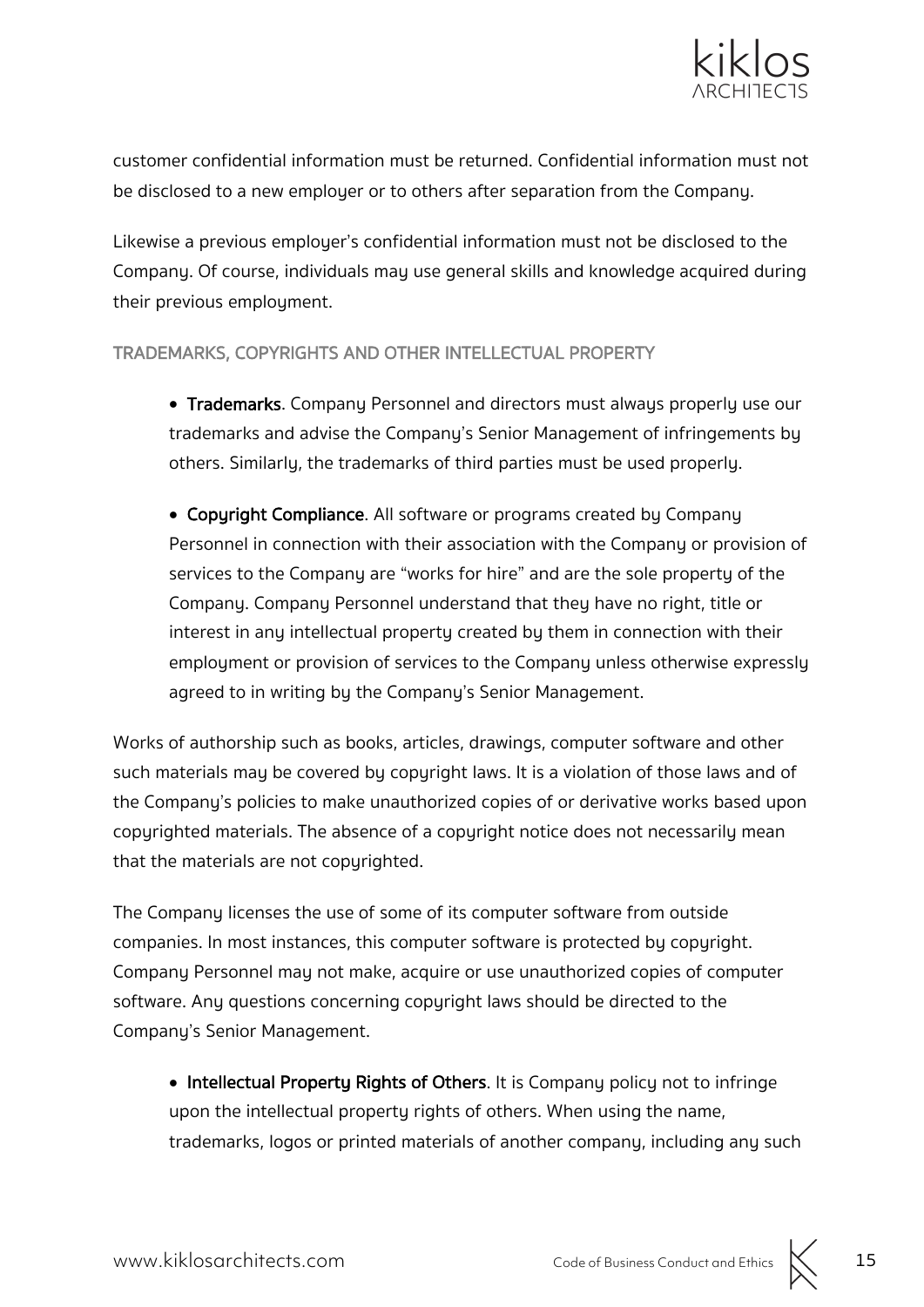

uses on the Company's website, individuals must do so properly and in accordance with applicable law.

#### COMPUTER AND COMMUNICATION RESOURCES

The Company's computer and communication resources, including computers, voicemail and e-mail, provide substantial benefits, but they also present significant security and liability risks to individuals and the Company. It is extremely important that Company Personnel take all necessary measures to secure their computer and any computer or voicemail passwords.

All sensitive, confidential or restricted electronic information must be password protected, and, if sent across the Internet, must be protected by Company-approved encryption software. If an individual has any reason to believe that his or her password or the security of a Company computer or communication resource has in any manner been compromised, he or she must change the password immediately and report the incident to the Company's Senior Management.

When we are using Company resources to send e-mail, voicemail or to access Internet services, we are acting as representatives of the Company. Any improper use of these resources may reflect poorly on the Company, damage its reputation and expose the individual and the Company to legal liability.

All of the computing resources used to provide computing and network connections throughout the organization are the property of the Company and are intended for use by Company Personnel to conduct the Company's business. All e-mail, voicemail and personal files stored on Company computers are Company property. Company Personnel should therefore have no expectation of personal privacy in connection with these resources. The Company may, from time to time and at its sole discretion, review any files stored or transmitted on its computer and communication resources, including e-mail messages, for compliance with Company policy. Incidental and occasional personal use of electronic mail and telephones is permitted, but such use should be minimized and the length of the messages should be kept as short as possible, as these messages cost the Company in both productive time and money. Even personal messages on the Company's e-mail and voicemail systems are Company property.

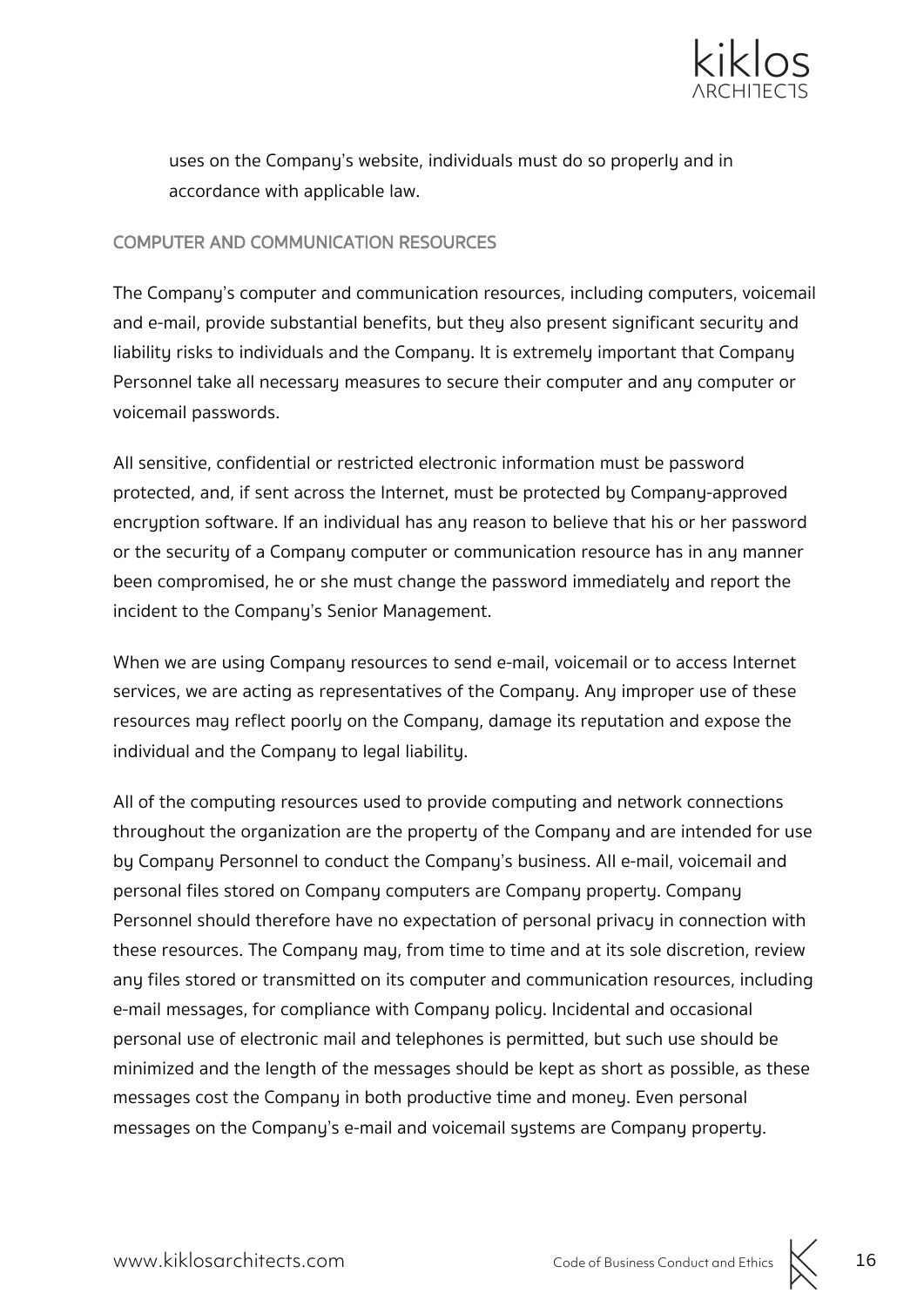

Company resources must not be used in a way that may be disruptive or offensive to others or unlawful. At all times when sending e-mail or transmitting any other message or file, individuals should not transmit comments, language, images or other files that the Company would be embarrassed to have read by any person. Remember that "private" e-mail messages are easily forwarded to a wide audience. In addition, do not use these resources in a wasteful manner. Unnecessarily transmitting messages and other files wastes not only computer resources but also the time and effort of Company Personnel who then have to sort and read through unnecessary e- mail.

Use of computer and communication resources must be consistent with all other Company policies, including those relating to harassment, privacy, copyright, trademark, trade secret and other intellectual property considerations. In addition, Company Personnel must strictly adhere to the Company's Social Media Policy, Company Property and Privacy sections found in its Employee Handbook.

#### INSIDER TRADING

You are generally prohibited by Company policy and by law from buying or selling publicly traded securities for any purpose at a time when you are in possession of "material nonpublic information." This conduct is known as "insider trading." Passing such information on to someone who may buy or sell securities – known as "tipping" – is also illegal.

Information is considered "material" if there is a substantial likelihood that a reasonable investor would consider it important in making a decision to buy, sell or hold a security. If you have any question about whether a particular transaction may constitute insider trading, you should consult with the Company's Senior Management.

#### RESPONDING TO INQUIRIES OF PRESS AND OTHERS

Company Personnel who are not official spokespersons for the Company may not speak with the press, securities analysts, other members of the financial community, stockholders or groups or organizations as a representative of the Company or about the Company's business. The Company has designated its Senior Management as the sole authorized spokespersons for the Company. Requests for financial or other information about the Company from the media, the press, the financial community,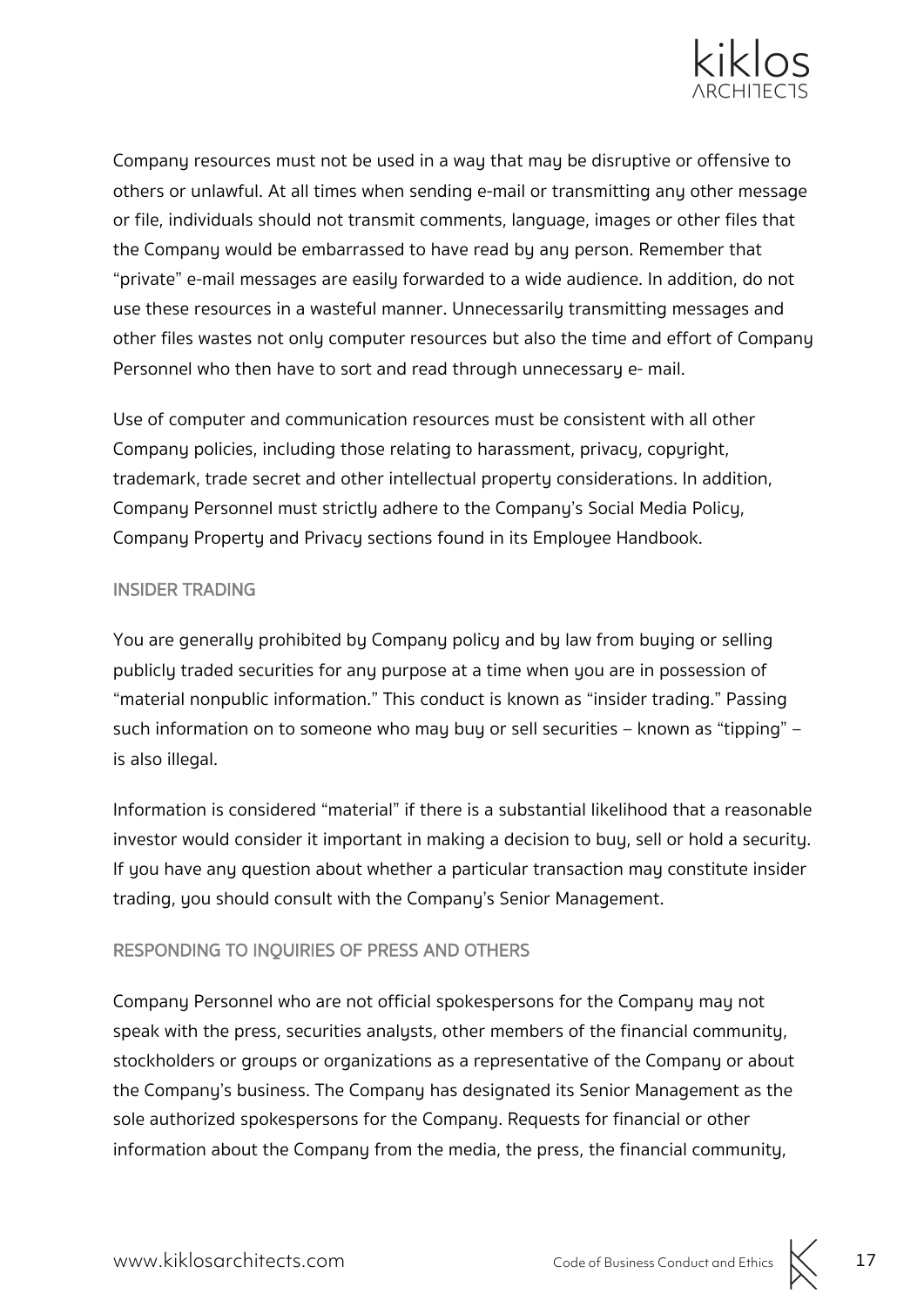

stakeholders or the public should be referred to one or more of these authorized spokespersons. Requests for information from regulators or the government should be referred to the Company's Senior Management.

### V. FAIR DEALING

The Company depends on its reputation for quality, service and integrity. The way we deal with customers, vendors, employees, stakeholders, regulators, competitors and companies with which we do business molds our reputation, builds long term trust and ultimately determines our success. Company Personnel should endeavor to deal fairly with the Company's customers, vendors, employees, stakeholders, regulators, competitors and companies with which we do business and their employees.

We must never take unfair advantage of others through manipulation, concealment, abuse of privileged information, misrepresentation of material facts or any other unfair dealing practice. Unfair dealing is both unethical and can rise to the level of fraud, thereby exposing Company Personnel and the Company to criminal and/or civil liability for violation of anti-fraud laws, as well as antitrust laws.

### VI. INTERACTING WITH GOVERNMENT

#### PROHIBITION ON GIFTS TO GOVERNMENT OFFICIALS AND EMPLOYEES

The various branches and levels of government have different laws restricting gifts, including meals, entertainment, transportation and lodging that may be provided to government officials and government employees. Company Personnel are prohibited from providing gifts, meals or anything of value to government officials or employees or members of their families without the prior written approval of the Company's Senior Management.

#### POLITICAL CONTRIBUTIONS AND ACTIVITIES

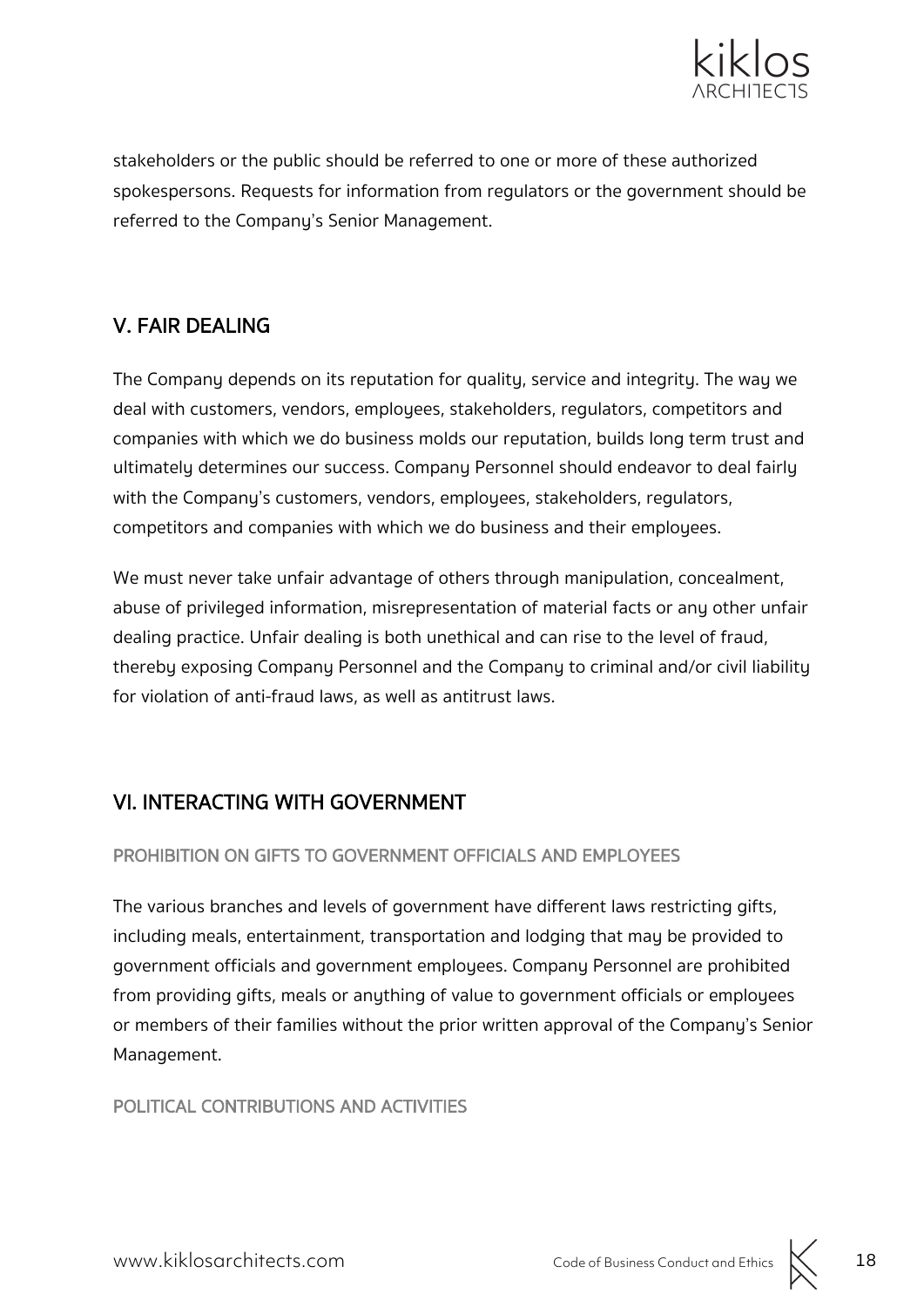

Laws of certain jurisdictions prohibit the use of Company funds, assets, services or facilities on behalf of a political party or candidate. Payments of corporate funds to any political party, candidate or campaign may be made only if permitted under applicable law and approved in writing and in advance by the Company's Senior Management.

Work time may be considered the equivalent of a contribution by the Company. Therefore, Company Personnel will not be paid by the Company for any time spent running for public office, serving as an elected official or campaigning for a political candidate. Nor will the Company compensate or reimburse them, in any form, for a political contribution that they intend to make or have made.

#### LOBBYING ACTIVITIES

Laws of some jurisdictions require registration and reporting by anyone who engages in a lobbying activity. Generally, lobbying includes: (1) communicating with any member or employee of a legislative branch of government for the purpose of influencing legislation; (2) communicating with certain government officials for the purpose of influencing government action; or (3) engaging in research or other activities to support or prepare for such communication.

So that the Company may comply with lobbying laws, Company Personnel must notify the Company's Senior Management before engaging in any activity on behalf of the Company that might be considered "lobbying" as described above.

#### BRIBERY OF FOREIGN OFFICIALS

Company policy and the laws of many other countries prohibit the Company and Company Personnel and agents from giving or offering to give money or anything of value to a foreign official, a foreign political party, a party official or a candidate for political office in order to influence official acts or decisions of that person or entity, to obtain or retain business or to secure any improper advantage. A foreign official is an officer or employee of a government or any department, agency or instrumentality thereof, or of certain international agencies, such as the World Bank or the United Nations, or any person acting in an official capacity on behalf of one of those entities. Officials of government-owned corporations are considered to be foreign officials.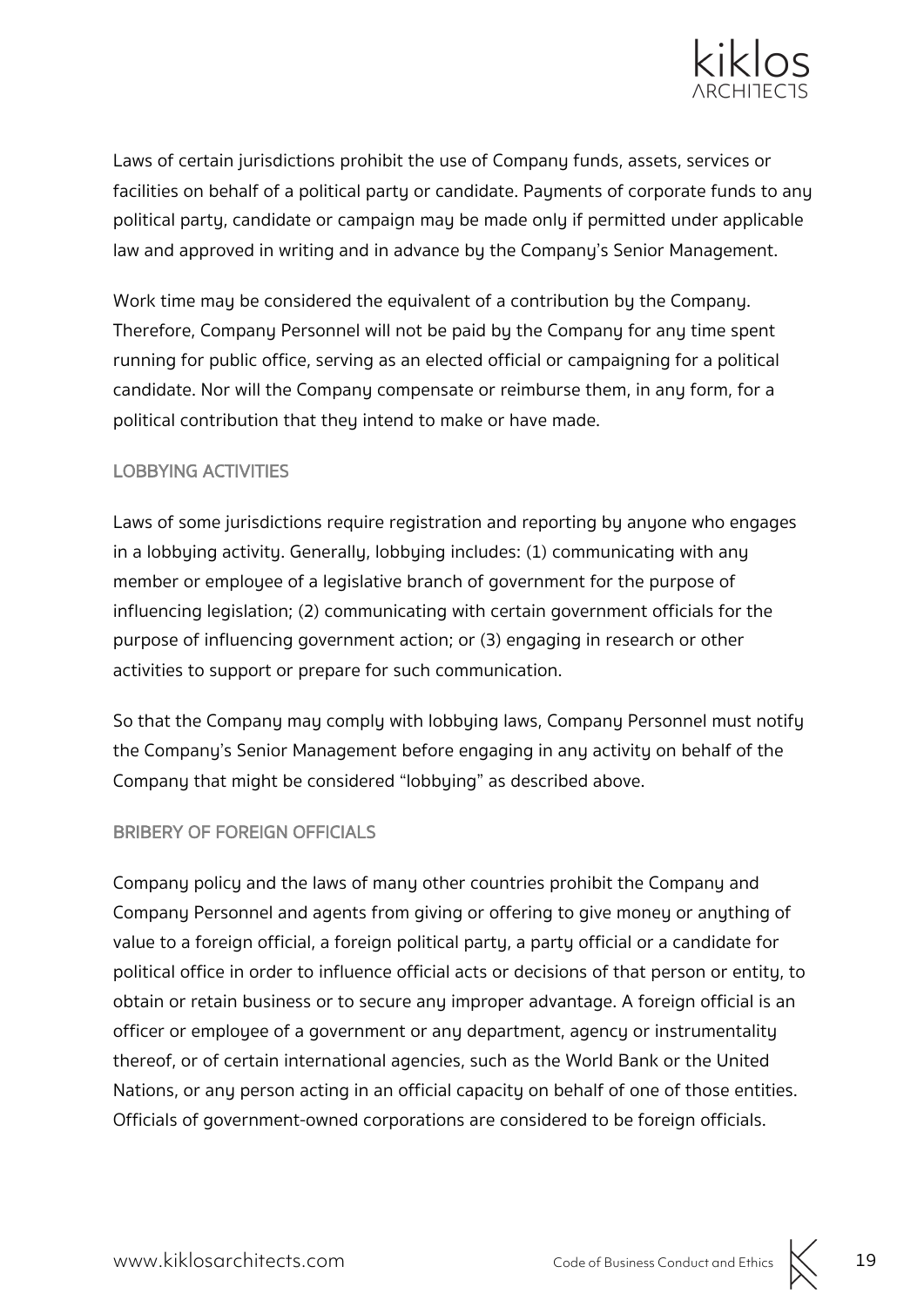

Payments need not be in cash to be illegal. Over the years, many non-cash items have been the basis of bribery prosecutions, including travel expenses, golf outings, automobiles, and loans with favorable interest rates or repayment terms. Indirect payments made through agents, contractors or other third parties are also prohibited. Company Personnel may not avoid liability by "turning a blind eye" when circumstances indicate a potential violation of this policy.

The Company does allow for certain permissible payments to foreign officials. Specifically, the law permits "facilitating" payments, which are payments of small value to effect routine government actions such as obtaining permits, licenses, visas, mail, utilities hook-ups and the like. However, determining what is a permissible "facilitating" payment involves difficult legal judgments. Therefore, Company Personnel must obtain permission from the Senior Management before making any payment or gift thought to be exempt.

### VII. ENVIRONMENT, HEALTH AND SAFETY

The Company is committed to providing a safe and healthy working environment for all Company Personnel and avoiding adverse impact and injury to the environment and the communities in which it does business.

Company Personnel must comply with all applicable environmental, health and safety laws, regulations and Company standards. All Company resources should be utilized appropriately and efficiently, and all waste must be disposed of in accordance with applicable laws, rules and regulations.

Additionally, we must comply with all reporting obligations concerning potentially harmful incidents such as the release of pollutants into the air, water or ground. The Company is committed to behaving in an environmentally responsible manner and protecting the environment in all of our communities. It is your responsibility to understand and comply with the laws, regulations and policies that are relevant to your job.

More information can be found on our 'Environmental Management Policy' and 'Health and Safety Policy'. You should contact the Company's Senior Management if you have